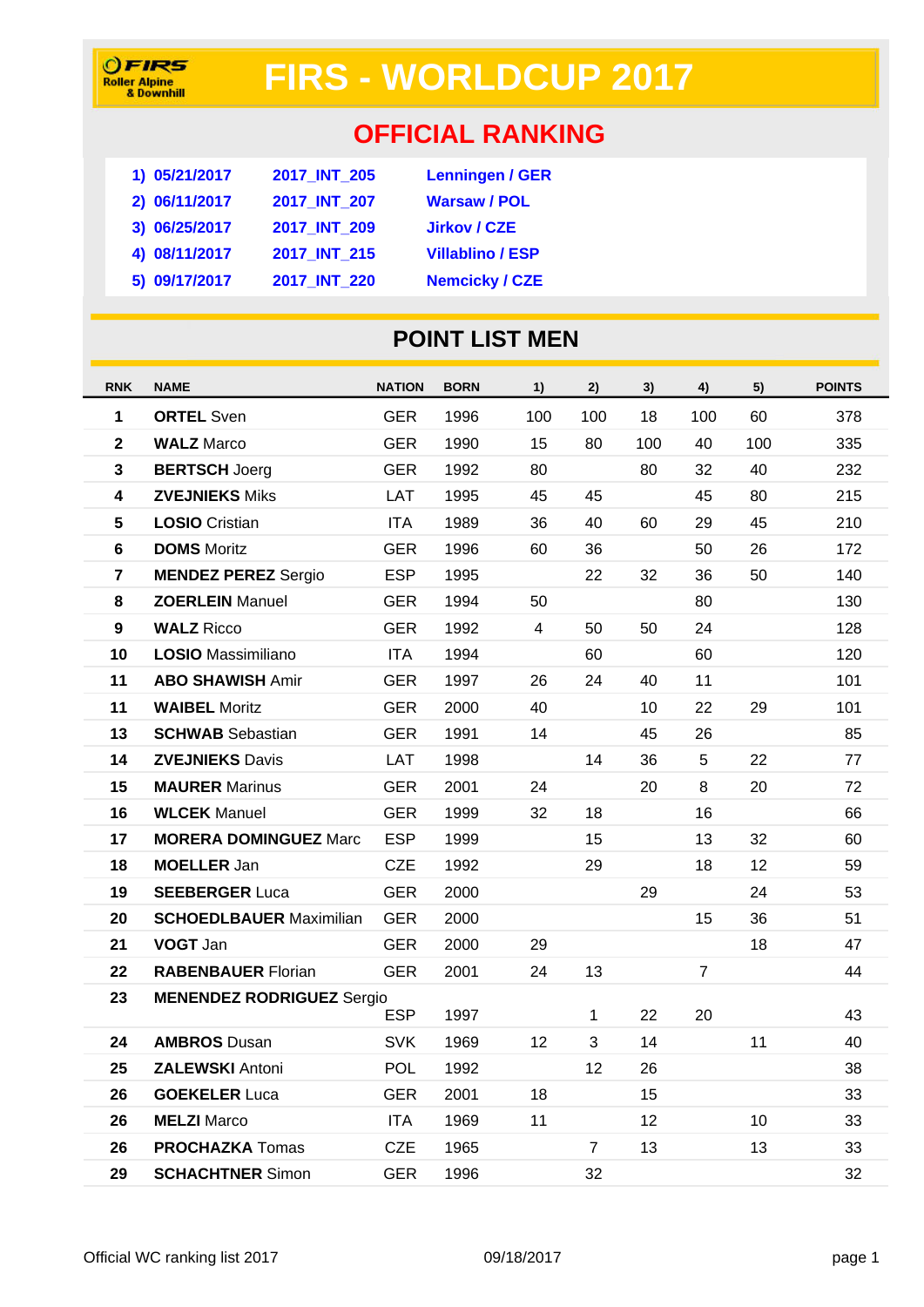# **FIRS - WORLDCUP 2017**

### **OFFICIAL RANKING**

| 2017 INT 205 | <b>Lenningen / GER</b>  |
|--------------|-------------------------|
| 2017 INT 207 | <b>Warsaw / POL</b>     |
| 2017 INT 209 | <b>Jirkov / CZE</b>     |
| 2017 INT 215 | <b>Villablino / ESP</b> |
| 2017 INT 220 | <b>Nemcicky / CZE</b>   |
|              |                         |

#### **POINT LIST MEN**

| <b>RNK</b> | <b>NAME</b>                       | <b>NATION</b> | <b>BORN</b> | 1)             | 2)             | 3)             | 4)               | 5)             | <b>POINTS</b>  |
|------------|-----------------------------------|---------------|-------------|----------------|----------------|----------------|------------------|----------------|----------------|
| 30         | <b>CARRO LOPEZ-CONTRERAS Juan</b> |               |             |                |                |                |                  |                |                |
|            |                                   | <b>ESP</b>    | 1997        |                |                | 24             | 7                |                | 31             |
| 31         | <b>ALAIZ CLERIGO David</b>        | <b>ESP</b>    | 2000        |                | 16             |                | 14               |                | 30             |
| 32         | <b>STIMPFLE Patrick</b>           | <b>GER</b>    | 1980        | 20             |                |                | $\overline{2}$   | 6              | 28             |
| 33         | <b>STYRYLSKI</b> Michal           | <b>POL</b>    | 1999        | 5              | 22             |                |                  |                | 27             |
| 34         | <b>SING Noah</b>                  | <b>GER</b>    | 1995        |                | 26             |                |                  |                | 26             |
| 35         | <b>GOMEZ SANCHEZ David</b>        | <b>ESP</b>    | 1998        |                |                |                | 10               | 15             | 25             |
| 36         | <b>JANECKI Pawel</b>              | <b>POL</b>    | 1991        |                | 8              | 16             |                  |                | 24             |
| 37         | <b>LIPTAK Simon</b>               | <b>SVK</b>    | 2001        | 9              | $6\phantom{1}$ |                |                  | 3              | 18             |
| 38         | <b>SCHREIBER Moritz</b>           | <b>GER</b>    | 2002        | 3              |                |                |                  | 14             | 17             |
| 39         | <b>BAUMANN Nick</b>               | <b>GER</b>    | 1998        | 16             |                |                |                  |                | 16             |
| 39         | <b>VOGT</b> Maximilian            | <b>GER</b>    | 2000        |                |                |                |                  | 16             | 16             |
| 41         | <b>RUMP</b> Jannis                | <b>GER</b>    | 2002        |                | 5              |                |                  | 9              | 14             |
| 41         | <b>TICHY Andrej</b>               | <b>SVK</b>    | 1972        | 8              |                | 6              |                  |                | 14             |
| 41         | <b>TOPOLSKI Boguslaw</b>          | <b>POL</b>    | 1969        |                | 10             |                |                  | $\overline{4}$ | 14             |
| 44         | <b>BAUMANN Tom</b>                | <b>GER</b>    | 2000        | 13             |                |                |                  |                | 13             |
| 45         | <b>ARIAS SANCHEZ Gabriel</b>      | <b>ESP</b>    | 2001        |                |                |                | 12               |                | 12             |
| 45         | <b>KAPUSCINSKI Marcin</b>         | <b>POL</b>    | 1980        |                |                | 5              |                  | $\overline{7}$ | 12             |
| 47         | <b>ADAM</b> Alexandr              | <b>CZE</b>    | 1997        |                | 11             |                |                  |                | 11             |
| 47         | <b>MRACNA</b> Tomas               | <b>CZE</b>    | 1994        | $\mathbf{1}$   | 9              |                |                  | $\mathbf{1}$   | 11             |
| 47         | <b>SEKULSKI</b> Szymon            | <b>POL</b>    | 1992        |                |                | 11             |                  |                | 11             |
| 50         | <b>WLCEK Dominik</b>              | <b>GER</b>    | 2003        | 10             |                |                |                  |                | 10             |
| 51         | <b>KURZAWA Wojciech</b>           | <b>POL</b>    | 1990        |                |                | 9              |                  |                | 9              |
| 51         | <b>PUERTO TOPFER Pau</b>          | <b>ESP</b>    | 2000        |                |                |                | $\boldsymbol{9}$ |                | 9              |
| 53         | <b>KRYDL</b> Jindrich             | <b>CZE</b>    | 1960        |                |                | 8              |                  |                | 8              |
| 53         | <b>PRSALA</b> Vojta               | <b>CZE</b>    | 1991        |                |                |                |                  | 8              | 8              |
| 55         | <b>BAUMANN</b> Christian          | <b>GER</b>    | 1971        | $\overline{7}$ |                |                |                  |                | $\overline{7}$ |
| 55         | <b>POLICAR Lukas</b>              | <b>CZE</b>    | 2001        |                |                | $\overline{7}$ |                  |                | $\overline{7}$ |
| 55         | <b>STEHLIK</b> Vojtech            | <b>CZE</b>    | 1998        |                |                | $\overline{2}$ |                  | 5              | $\overline{7}$ |
| 58         | <b>ZYTO Michal</b>                | POL           | 2001        | 6              |                |                |                  |                | 6              |